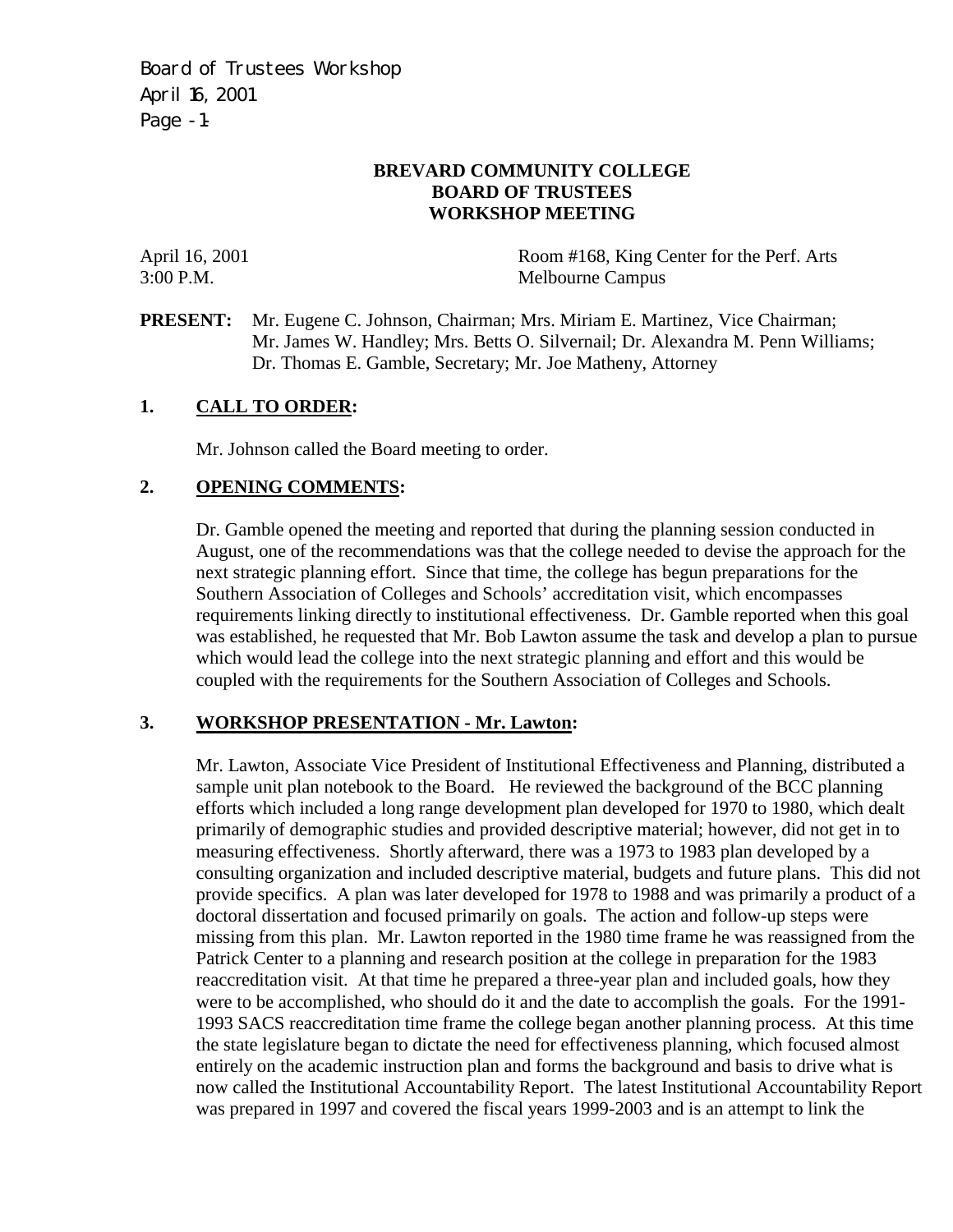Board of Trustees Workshop April 16, 2001 Page -2-

> instructional accountability process to the strategic planning process. In 1998, the legislature made a change in the state statute which directed the colleges to do strategic planning and for the first time included a reference to doing institutional planning because of the Southern Association of Colleges and Schools so that there is a connection between the criteria required for reaccreditation and Florida state statute.

> Mr. Lawton reviewed the Support Unit Plan notebook, which is a planning document. He reviewed the organization of the various sections of the notebook. Copies of the notebook had been distributed to each of the District President's Cabinet members and one subunit from each of the Cabinet members. The remainder of the plans are in progress and due at the end of June. These will encompass a plan for the calendar year 2000. There is a total of 65 planning units. Mr. Lawton reported the college would like to have on hand, when the SACS visiting team arrives (in February or March of 2003), three years of documented planning, action, evaluation and use of results. It is anticipated that the update of the basic strategic plan will be prepared for Board review early in 2002.

> Mrs. Martinez asked how in the planning process the boundaries would be set to meet budgetary requirements. Mr. Lawton reported initially the unit managers are being asked to set their own goals; however, at some point the goals will be reviewed to insure they fall within the budgetary constraints. He discussed using bench marking to determine realistic targets as compared to the other community colleges. Mrs. Martinez asked given diminishing resources how will goals be set. Dr. Gamble reported the process anticipates there will be an annual review of accomplishments as compared to how goals are set. When goals are noted, there will be an area where the cost is noted. As this is revisited each cycle, in some cases because of the lack of financial resources, the goals may not be reached. However, the next round for the following year, the goals may be achieved.

Dr. Gamble reported since the college is beginning with 2000 and 2001, there will be some recall of information. It is anticipated through this process the various divisions will learn realistic goal setting. In addition to setting realistic goals, Dr. Gamble felt goals must be set to aspire to some level of excellence. Mrs. Martinez felt the college should be open to bench marking itself against businesses. Dr. Gamble discussed the college and the experience with the aerospace program.

Dr. Penn Williams discussed that goals do not cost money; strategies do. She suggested in the flowchart that somewhere between specifying of purpose and developing of goals there should be an understanding of the resource. There needs to be a good understanding of realistic resources.

Mr. Lawton reported this process will be lined up with the budgeting process. This is why the plan is being done on a calendar year basis. The plan should be completed in December, in time for the upcoming budget process.